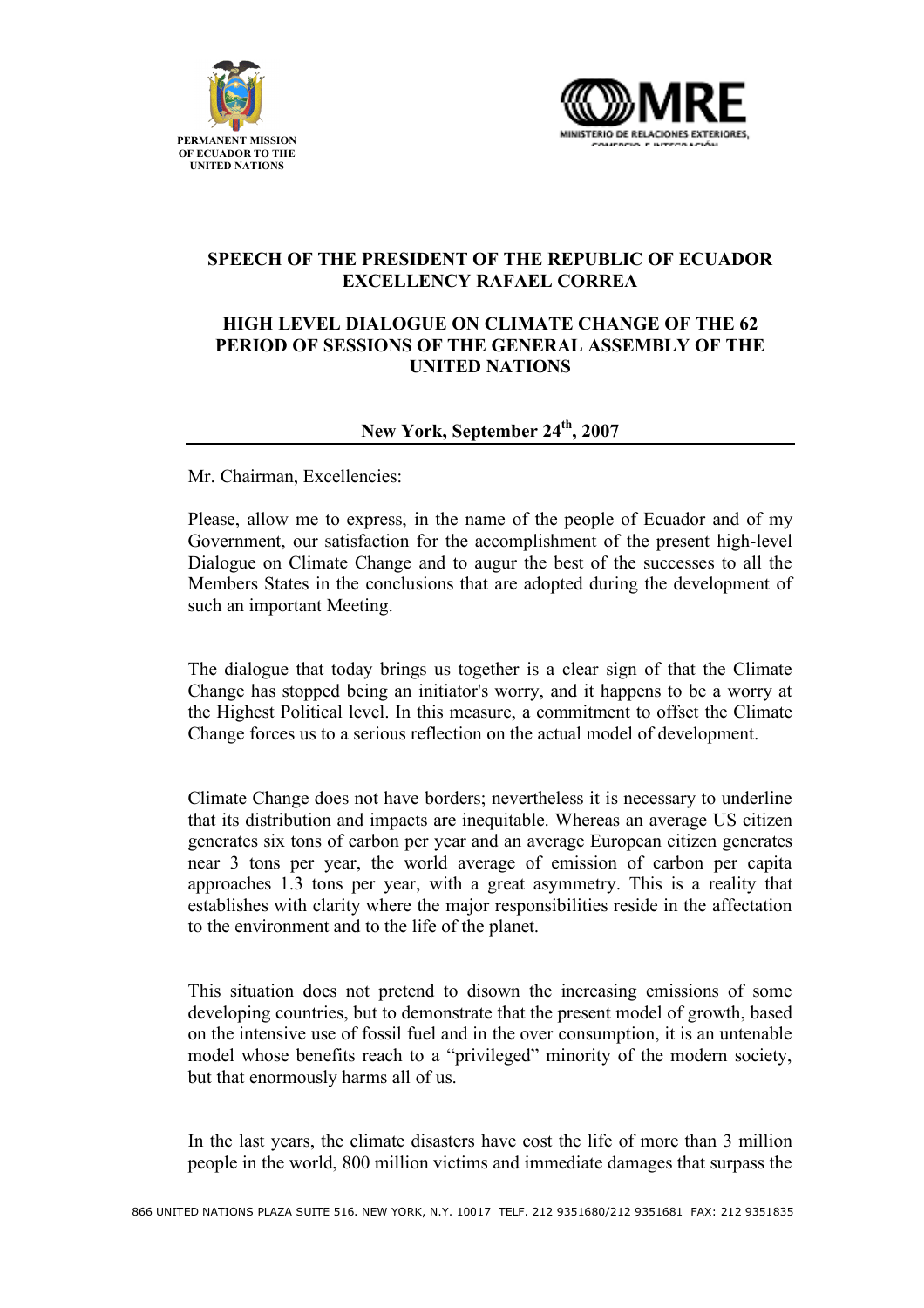23,000 million dollars. Of these damages, 90% have happened in the developing countries.

## Mr. Chairman,

Ecuador is a marginal country in terms of emissions (less of 1% of the worldwide total), but in which the impacts of the Climate Change could cause the gradual transformation of tropical forests on savannahs; the replacement of semi-arid vegetation in barren; a significant loss of the biodiversity; and the backward movement of glaciers and changes in the precipitation regime with potential impacts in the availability of water for human consumption.

The measures of adaptation to the Climate Change represent a heavy burden on the budgets of developing countries that could ascend to 40,000 million dollars, according to the studies of the World Bank. We do not need loans to execute the adaptation. That would increase the burden of our external debt. What we need is the compensation for the damages caused by the out of proportion amount of historical and current emissions of greenhouse gases by industrialized countries. In other words, the inequality in the origin and the distribution of the effects of the global warming can not be inadvertent on this Climate Change Debate.

Nevertheless, Ecuador is arranged to enormous sacrifices, with justice and creativity, to resist the global warming. The Initiative of the Ecuadorian Government to maintain crude of oil ITT underground, - reserve that is located in an ecological zone highly sensible called Yasuní-, means the commitment of not exploiting near 920 million petroleum barrels and therefore, conserve one of the most bio divers regions of the world. Nevertheless, this will imply not to receive enormous investments and loose near 720 million dollars on investments per year, this is a very significant amount for a small country of 13 million habitants and around 6 million in poverty. We are arranged to make this immense sacrifice, but demanding co responsibility from the international community and a minimum compensation for the environmental goods that we generate and from which all the planet benefits.

The model Yasuni'-ITT, fostered by the Ecuadorian government, will prevent the emission of around 111 million tons of carbon produced by burning oil. The cost of opportunity for Ecuador for not exploiting the crude is at least of 10 to 15 dollars per barrel. Nevertheless, Ecuador requests to the Humanity a small contribution of 5 dollars per barrel, to conserve the biodiversity, to protect the indigenous population, who lives in the area on a voluntary isolation and to prevent carbon dioxide emissions. The total amount we request is of approximately 4.600 million dollars. This would be an extraordinary example of world-wide collective action to reduce the global warming in benefit of the entire planet.